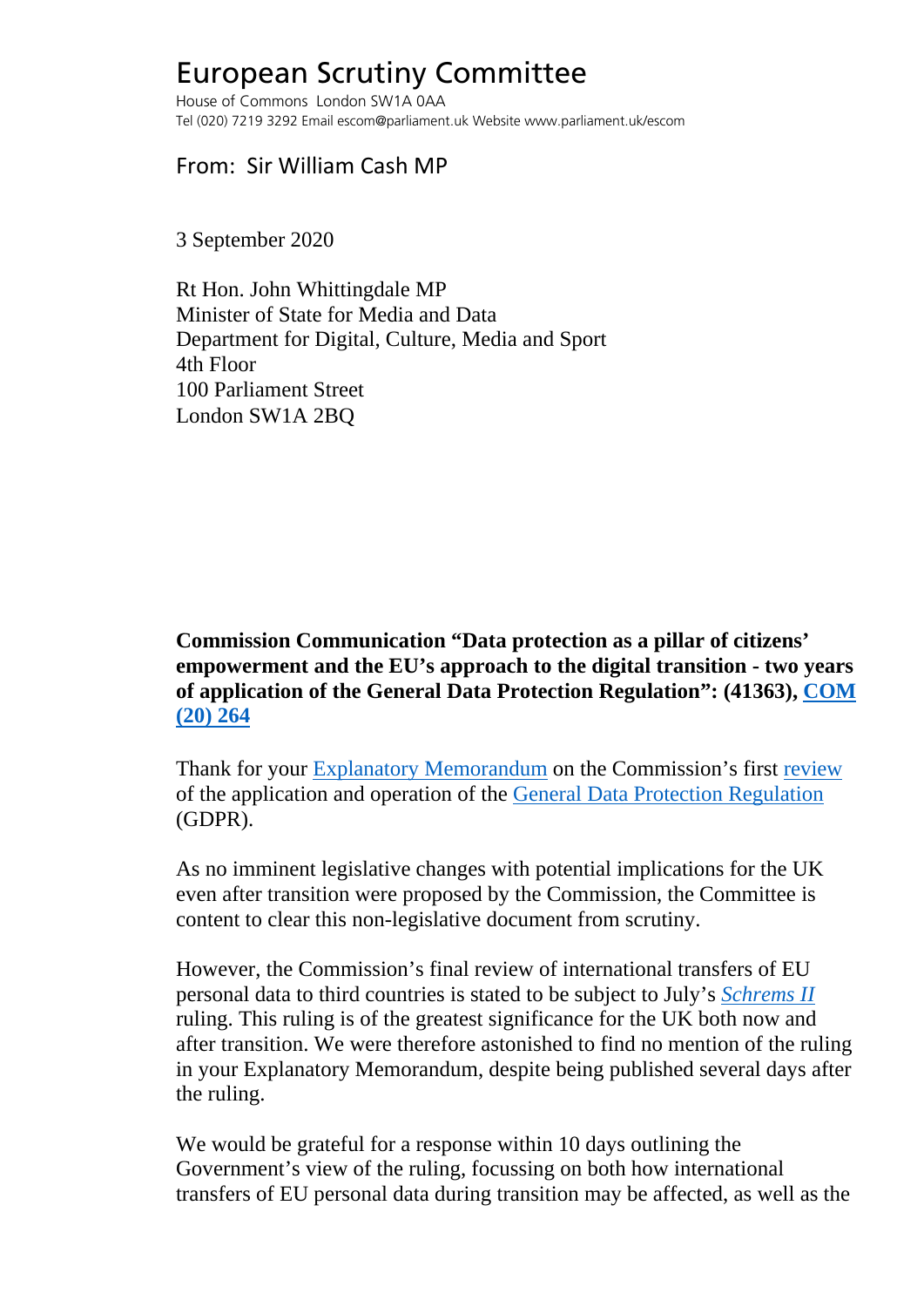UK's aspirations for durable data adequacy decisions for both commercial and law enforcement purposes from 1 January 2021. The response should also cover the following:

- $\triangleright$  What the Government will do to facilitate and support the use by business of alternative mechanisms for international data transfers (particularly from the UK to the US during transition) such as standard contractual clauses in the wake of that ruling.
- $\triangleright$  What are the implications for the way UK intelligence services currently access EU personal data for national security purposes and for corresponding UK legislation regulating those activities? We are mindful of the uncertainty of the outcome of the CJEU's future ruling in [Privacy International](http://curia.europa.eu/juris/document/document.jsf?text=&docid=222262&pageIndex=0&doclang=en&mode=req&dir=&occ=first&part=1&cid=9487100) particularly if it follows the Advocate General's view that national security activities are caught by the current E Privacy [Directive.](https://eur-lex.europa.eu/legal-content/EN/ALL/?uri=CELEX:32002L0058) Has the date been fixed yet for the delivery of the CJEU's ruling in that case?
- $\triangleright$  When is any further relevant guidance from the Commission and Information Commissioner's Office (ICO) expected to be published to assist UK businesses and other data controllers/processors when processing EU personal data in future? If published before your response to this letter falls due, a summary of the key points of the guidance and implications for UK public bodies and businesses would be helpful, together with any significant aspects of the [statements](https://ico.org.uk/about-the-ico/news-and-events/news-and-blogs/2020/07/updated-ico-statement-on-the-judgment-of-the-european-court-of-justice-in-the-schrems-ii-case/) and [FAQs](https://edpb.europa.eu/our-work-tools/our-documents/other/frequently-asked-questions-judgment-court-justice-european-union_en) already published by the ICO and European Data Protection Board respectively.
- $\triangleright$  Is there any information yet on how quickly the Commission can replace the US Privacy Shield data adequacy decision or whether it is planning on revising standard contractual clauses in the light of the Schrems II ruling?
- $\triangleright$  How is the adequacy assessment process progressing in relation to the UK for data adequacy decisions for both commercial and law enforcement purposes<sup>[1](#page-1-0)</sup>? Is adoption of these decisions by the end of the transition period realistic, given EU case law developments?
- $\triangleright$  Have there been any other EU personal data developments of relevance to the EU's assessment of UK data adequacy and/or international

<span id="page-1-0"></span> $1$  We also note that obtaining and maintaining both commercial and law enforcement data adequacy decisions under the GDRP and Law Enforcement Data Directive respectively is currently a condition of datasharing for various security cooperation purposes in the draft EU legal text on the EU-UK future partnership in this field.